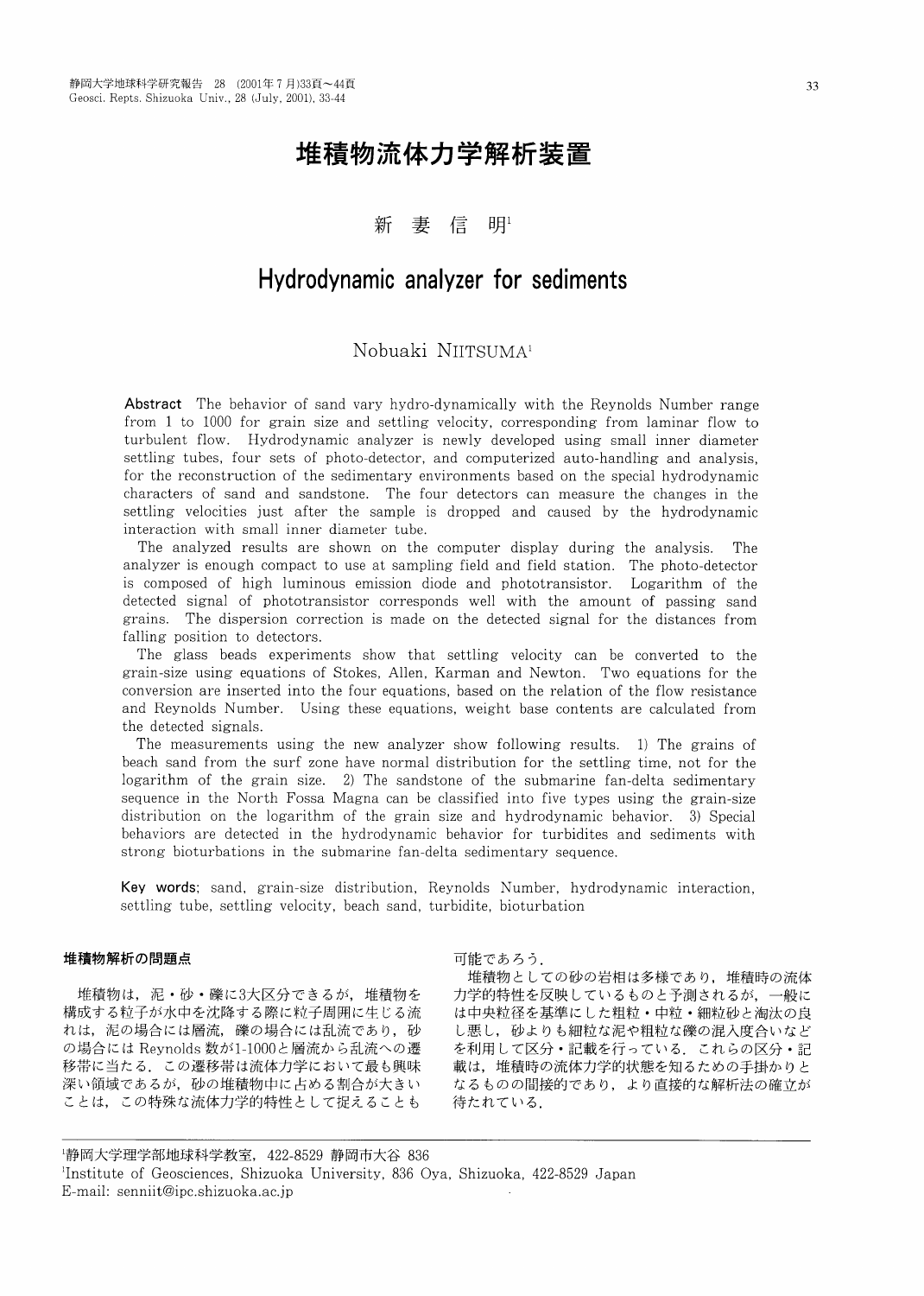砂の流体力学的挙動には粒子の粒径・比重・粒形が総 合的に働くため,粒径のみに頼る区分・記載法には限界 がある.砂の粒径のみならず比重・粒形を総合した流体 力学的特性を捉える方法としては,砂粒子の沈降速度を 利用する方法があり,沈降法としてこれまでも使用され ている.砂は,堆積時に単一粒子として挙動するのでは なく,粒子群として供給・運搬されており,周囲の粒子 と流体力学的相互作用を行っている.これらの相互作用 についての情報を堆積物から解読できれば,堆積状態に ついての解析を飛躍的に向上させることが可能になろう. 粒子間の流体力学的相互作用を解析するには,堆積物全 体の流体力学的解析が必要であるが,個別粒子と同様, 沈降法が流体力学的解析に利用できる.

沈降法による堆積物の測定においては,試料投入によ る乱れが生じるほかに,沈降管内壁との流体力学的相互 作用が起こる.堆積物を沈降させると,沈降速度の相異 によって分離・拡散するために,流体力学的相互作用が 変化し,沈降速度も変化する.この沈降速度の変化が, 流体力学的相互作用を解析するための基礎資料として使 用できる.

## 堆積物の流体力学的解析法

従来から堆積物の解析に沈降管を用いた測定が行われ てきたが,沈降管との相互作用を避けるために,できる だけ大口径沈降管が使用されてきた(Gibbs et al., 1971;Gibbs,1972).堆積物粒子が沈降する場合,沈降 する粒子と同じ体積の水が上方に入れ代らなければなら ない.この粒子沈降を補償する上昇流は,沈降管径など の流体力学的特性に依存するが,沈降粒子群中に対流な どを引き起こす.内壁との相互作用と沈降補償上昇流は, 大口径の沈降管を使用しても存在するとともに,砂粒子 周囲には層流一乱流遷移状態の渦が常に生じ,周囲の粒 子に多大な影響を与えることから,本報告ではこれらの 相互作用を定量的に測定し,堆積物の流体力学的解析に 使用することを提案する.相互作用は沈降管径が小さけ れば小さいほど顕著なので,小口径の沈降管が有利とな る.ただし,試料を沈降させるために,少なくとも試料 粒径の数倍は必要である.相互作用の沈降管径による相 異は,径の異なる沈降管を用いて比較測定することによっ て定量的に解析できる.

# 野外調査と密着した測定解析の重要性

測定用試料は従来, 野外の地質露頭や堆積現場から採 取され,実験室に持ち帰られて測定・解析がなされてい る. 試料採取時に得られる情報は限られており、最適な 位置から試料が採取されたかどうかは,測定・解析後に 判明することが多い.しかし,その結果を基に,試料の 再採取が行われることは稀である.測定機を野外に持ち 出したり,野外の宿所に持ち込み,試料採取時あるいは 採取した日に宿所で測定ができれば,その測定・解析結 果に基づき,試料の再採取を行うことが可能になり,最 適な試料採取による最良の測定結果を得ることができる. また,調査域を拡大する際の調査・試料採取方針の決定 に重要な役割を果たすことが期待できる.この要請に答 えるため,測定機の大きさは,野外に持ち出したり宿所 に持ち込める程度で,性能が安定し,操作が簡便で,測 定中あるいは測定直後に解析結果が表示・印刷などの形 で得られることが望まれる.

従来,用いられてきた大口径沈降管を用いる測定には 大実験室を必要としていたが,小口径沈降管による流体 力学的相互作用を測定する装置であれば小型でこれらの 要請に答えることができる.近年の電子部品・計算機の 発達によって,小型で信頼性の高い装置によって計算機 制御による自動測定が可能になってきている. これらの 要請を満たす装置を考案・製作したので報告する.



図1 堆積物流体力学解析装置の構成.Schematic diagram of hydrodynamic analyzer for sediments.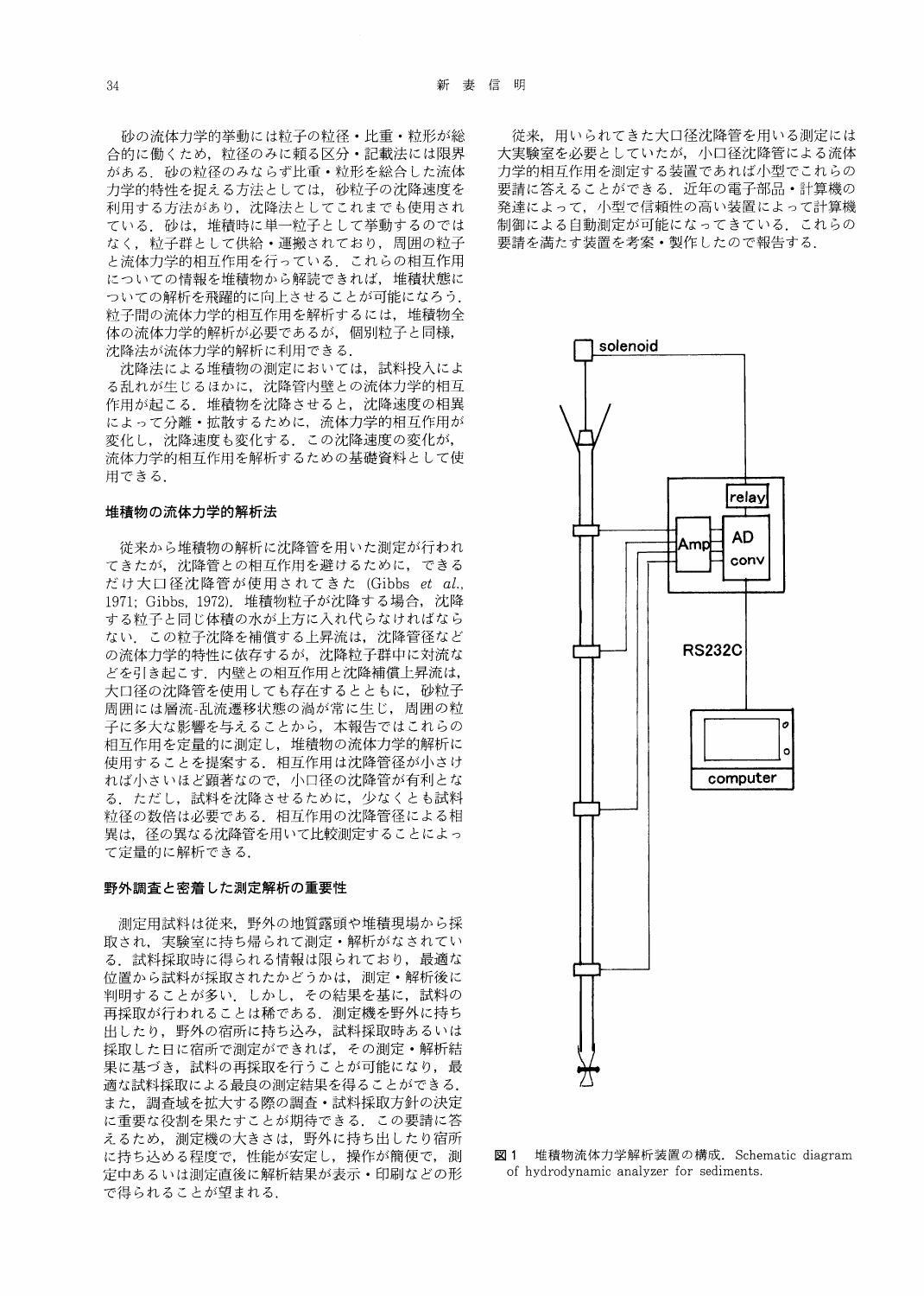表1イ ンク濃度に対する堆積物流体力学解析装置の遮光測定器出力. Quantitative responses of the photo-detectors of the hydrodynamic analyzer for sediments on the concentration ofink solution.

| 完全遮光出力(V)       |          | インク濃度                |          |       |       |       |
|-----------------|----------|----------------------|----------|-------|-------|-------|
| complete shaded | no shade | concentration of ink |          |       |       |       |
|                 |          |                      | 1/2      | 1/4   | 1/8   | 1/16  |
| 0.020           | 5.825    | 2.220                | 1.120    | 0.602 | 0.280 | 0.136 |
| 0.015           | 5.990    | 2.232                | 1 1 1 4  | 0.596 | 0.275 | 0.135 |
| 0.000           | 4.525    | 2.480                | 1 1 1 8  | 0.601 | 0.275 | 0.132 |
| 0.022           | 3.105    | 2.375                | 1.122    | 0.582 | 0.260 | 0.131 |
|                 |          |                      | 無遮光出力(V) |       |       |       |

#### 装置の概要

本装置は,流体力学的相互作用が期待される細い沈降 管に遮光量測定器4個を設置して,降下粒子の遮光量を 測定する.遮光量はRS232C回線で計算機に送付する. 試料投入部は, 沈降管上部に切断·接着した径6cmの プラスッチック製漏斗と試料止めゴム栓からなり, RS232C信号による計算機制御でゴム栓を電磁石で引き 上げて試料を投入する.計算機は,本装置用にBorland 社 Turbo C++ TCW5 によって開発された Windows 98 用プログラムSedlにより,測定制御および測定結果の 解析・表示を測定と同時に行う (図1, 2).

本装置の遮光量測定部は,光源部と受光部から構成さ れる.光源には高輝度緑色発光ダイオードを用い,供給 電源は定電流ダイオードによって定電流化し,一定の光 度を保持するよう配慮した.受光部にはフォトトランジ スタを用い,受光量によって変化するトランジスタ電流 を線形IC回路によって電圧に変換し、測定出力とする 回路を作成した.

遮光量に対応する電圧は,ユニオンデータ社の Analogue/Digital変換器UAD-RCからRS232C回線

によって計算機に送られる. この A/D 変換器の変換速 度は1秒間に12回程度で, 5mV 分解能があり, 切り換 えながら4箇所の遮光量を測定する.

本装置は,同一遮光量測定器を装着した外管の内側に 細い内管を挿入することによって,異なる径の沈降管に おける同一条件での堆積物沈降測定を可能にしている. 用いた沈降管の内径は内管が8mm,外管が12mmで, 長さはいずれも750mmである. 外管について遮光量測 定器の位置を任意に設定できるが,本報告における測定 には100・250・450・650mm を使用し, 赤・緑・青・ 紫色で表示した. 内管挿入時には, 試料投入位置が3 mm上方に移動するために,各測定器の距離は3mm 増加する.

Sed1 は、測定結果の解析において、遮光曲線を粒径 の対数および沈降速度について選択でき、遮光曲線につ いても遮光濃度および遮光濃度から算出された重量濃度 を選択表示できる.

測定時間は,試料の粒径組成によるが,5分から10分 を要し,測定結果は,保存釦を押すと,コンマ区切りの テキストファイル (CSV ファイル) 形式で保存され, 市 販の表計算ソフトで読み出し·編集が可能である. 保存





図2 堆積物流体力学解析装置.Hydrodynamic analyzer for sediments.

- a. 信州大学理学部に設置されている大口径沈降管の前に置かれた堆積物流体力学解析装置と保柳康一博士. Comparing with large diameter settling tubes of Shinshu University.
- b. 長野県金熊川で採取された試料の宿所における測定. Analysis at the field station.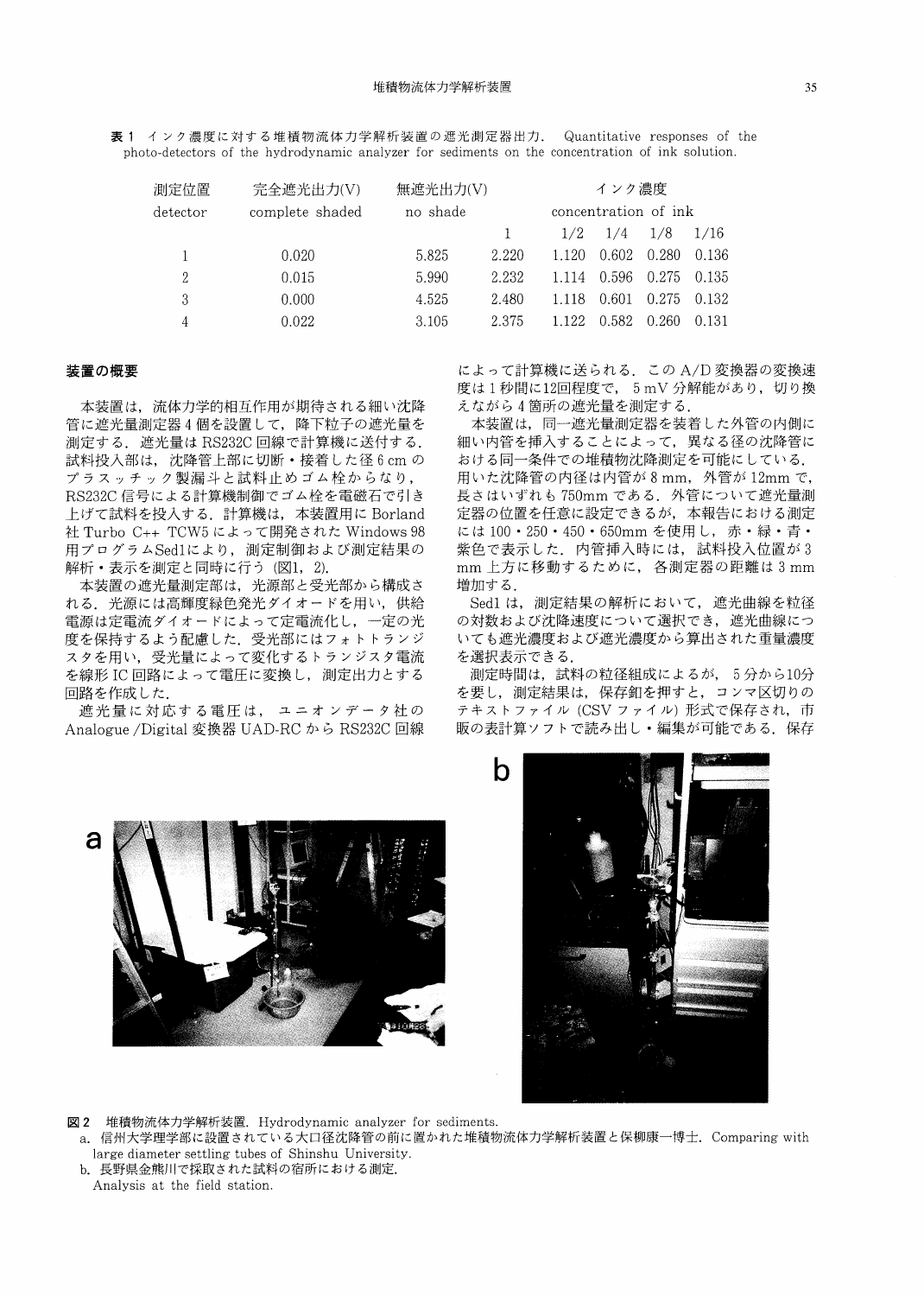された CSV ファイルは, Sed1 によって、測定時と同様 に,解析・図形表示・印刷が可能である.

本装置は,試料採取のために長野県の北部フォッサマ グナ地域を訪れた際に,宿所の流し脇に搬入・設置され, 試料を採取した日に測定に使用され,その可搬性と測定 性能の簡便性・安定性が確認された(図2b).

#### 試料濃度と遮光量

発光ダイオードの光を受けてフォトトランジスタ出力 電圧がどのように変化するかを知るために、沈降管に黒 インクを数滴たらした水を入れて,4箇所の遮光量測定 器の出力を測定した(表1).発光ダイオードの光を遮 断した時のフォトトランジスタ出力電圧は、4つの測定 器では異なり,0-22mVであり,遮光量測定の際に,出 力電圧から差し引いた.黒インクの入っていない水につ いての出力は,トランジスタの特性によって3.1Vから 5.99Vと測定器によって2倍に及ぶ差があるが,この無 遮光時の出力の対数と黒インク液測定出力の対数との差 を算出すると,原液については2.2から2.4,半分に希 釈すると1.11から1.12,1/4で0.58から0.60とインク 濃度に良く対応した値を示すことが明らかになったので この対数差を遮光濃度と呼ぶことにする.

遮光濃度の測定には,発光ダイオード電流を切った完 全遮光状態と無試料発光状態の基準光量を測定し,基準 光量の対数と測定光量の対数の差を算出する方式を採用 した.この方式では,基準光からの減光割合を測定する ため,発光ダイオードの輝度やフォトトランジスタの受 光特性そして沈降管の汚れによる減光等の影響を受けず, 相互比較できる遮光曲線を得ることができる.

#### 沈降に伴う遮光濃度拡散補正

沈降管に堆積物試料を投入して遮光量変化を測定する と,各測定器の測定光範囲を沈降通過粒子が遮光する量 が測定される.10cm(赤)・25cm(緑)・45cm(青)・65 cm(紫)に設置した測定器によって測定される遮光濃度 曲線Iを、横軸に試料投入してからの経過時間Tを取っ て表示すると、最上位の測定器(赤)から順次下の測定 器に試料粒子が沈降する様子が示される(図3a).ここ に示す遮光曲線は、細粒部を洗浄して除いた長野県金熊 川の試料について8mm沈降管を使用して測定したも のであり,下位測定器の曲線ほど遮光曲線Jの高さが減 少していることが明瞭に示されている.

沈降速度が異なる粒子群が測定光範囲を通過する際に は、沈降距離に比例して、粒子間の距離は増大する. 4 箇所の測定器は同一のものを使用しており,測定光範囲 は一定なので,沈降距離が短い最上部の測定光範囲に同 時に入っていた粒子も,沈降距離が増加するとともに粒 子問の距離が増大し,下位の測定光範囲に入らなくなり, 遮光量Jは沈降距離に反比例して減少する.沈降距離の 増大に伴う遮光濃度の減少を補正するために,試料投入 位置から各測定器までの距離と最上位(赤)の測定器ま での距離の比を各遮光濃度に乗ずる沈降拡散補正を施し たところ,ほぼ同程度の高さになり,沈降拡散補正につ いの仮定が成立していることが明らかになった (図3b). 今後,遮光濃度については沈降拡散補正を施すこととし, 沈降拡散補正を行ったものを遮光濃度L, あるいは遮光 濃度曲線と呼ぶことにする.





図3 遮光量の沈降拡散補正.Dispersion correction.

曲線の色は遮光量測定器距離に対応し,赤(10cm)・緑(25 cm)・吉(45cm)・紫(65cm).試料は細粒部を除去した長野 県北安曇郡金熊川の砂岩. The colors of curves are correspond to the position of the detectors as red (10cm), green (25cm), blue (45cm) and purple (65cm).

- a. 縦軸は遮光量  $I$ . 横軸は試料投入してからの時間  $T$ (sec). 上位の測定器から順次,試料が通過する様子が分かる.上 位の測定器による遮光量が大きい. Vertical axis [I] corresponds to the logarithm of the signal from the detector, relating to the amount of the grain shades crossing detector. Horizontal axis  $[T]$  corresponds to time. The signal of upper detector counts of the The signal of upper detector counts of the crossing grains earlier and higher.
- b.縦軸は測定器距離に比例する係数を乗じ,沈降拡散補正 をした遮光量 $L$ . 横軸は試料投入後の時間 $T$ の対数. 遮光 曲線Lの高さがほぼ同じになり,正規分布の形態をもっ. Vertical axis  $[L]$  corresponds to cross-area base concentration which is the corrected value for dispersion on  $[I]$  using the reciprocal of the detector position. Horizontal axis [ $log T$ ] corresponds to the logarithm of time  $[T]$ . The heights of curves are changed to be comparable after the dispersion correction.
- C.縦軸は沈降拡散補正をした遮光量上.横軸は沈降速度 (cm/sec)の対数.4つの遮光曲線がほぼ同じになり,重 なり合う. Horizontal axis corresponds to the logarithm of the settling velocity, calculated from the time and position of the detector. All curves are well OVerlaped.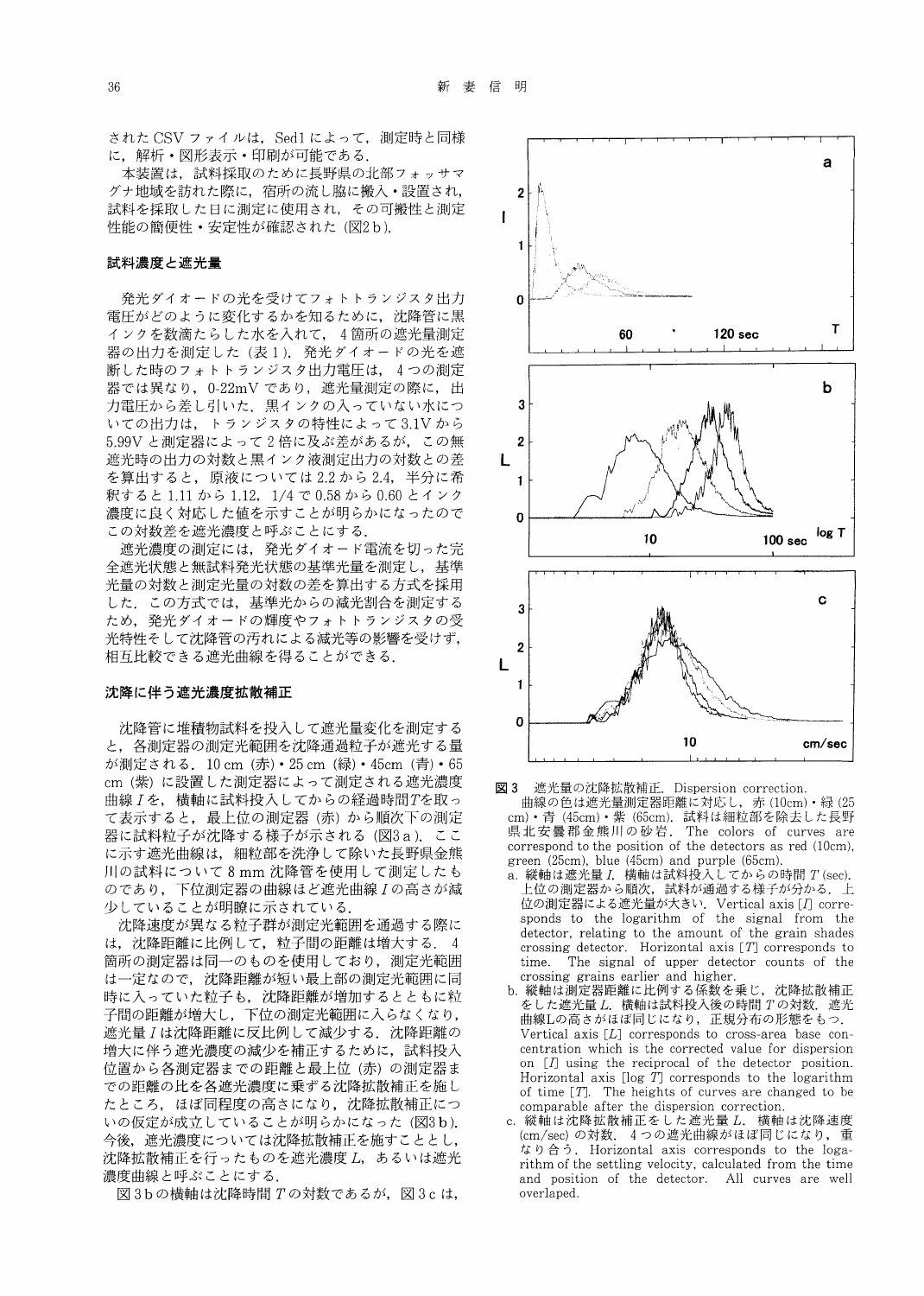

図4 粒径と140cm沈降時間の関係.Grain-Size and settling time for140cm. 線は、水温15℃,粒子比重 p=2.513について表2のStokes, N1, Allen, N2, Karman, Newtonの式により算出したもの. 黒点 はガラス玉による実測値 (新妻, 1971). Lines of Stokes, N1, Allen, N2, Karman and Newton correspond to the equation in Table 2 for 15℃ of water temperature and 2.513 of grain density. Points show measured values on glass beads (Niitsuma, 1971).

構軸を沈降速度Vの対数で取ったものであり、4つの曲 線が良く一致しており、横軸に沈降速度を取ることが極 めて有効であることが分かる. 青·紫の下位2つの曲線 は良く一致しているが,上位の縁,最上位の赤と系統的 に峰の幅が低沈降速度側に広がっている.この系統的な 変化は試料投入口に近い沈降管上部では試料粒子密度が 高く粒子相互作用が大きいために沈降速度が減速し,45 cm程度沈降するとこのような作用が小さくなるという 粒子間相互作用の影響を判定することができる.

# 沈降速度と粒径

試料を投入し,沈降管に取り付けた測定器によって遮 光量の経時変化を測定すると,試料粒子はそれぞれの沈 降速度に従って測定位置を通過する.投入口から測定位 置までの距離と測定時間から,試料粒子の沈降速度を正

確に求めることが可能であり,沈隆速度が変化しなけれ ぼ,横軸を沈降速度に遮光濃度曲線を表示すると,どの 位置で測定した遮光曲線も同じになるはずである.もし, 遮光曲線が異なっていれば,沈降過程で沈降速度が変化 したことを判定することができる. 以上のことから, 流 体力学的解析のために測定結果を表示するには,沈降速 度についての遮光曲線を比較することが最も良い方法と いえる.

Taira & Scholle (1977) は, 沈降速度の対数τを堆 積物の粒径解析に使用することを提唱した. しかし、水 中における粒子の沈降速度は,水温によって変化するこ とから,水温が異なればτ値は異なってしまう.沈降速 度は水の粘性によって変化するので,水温と粘性係数の 関係から粒子沈降速度を求めることができれば,任意の 水温における沈降速度を算出することが可能になる. -1¢から4¢までの砂の粒径範囲における粒径と沈降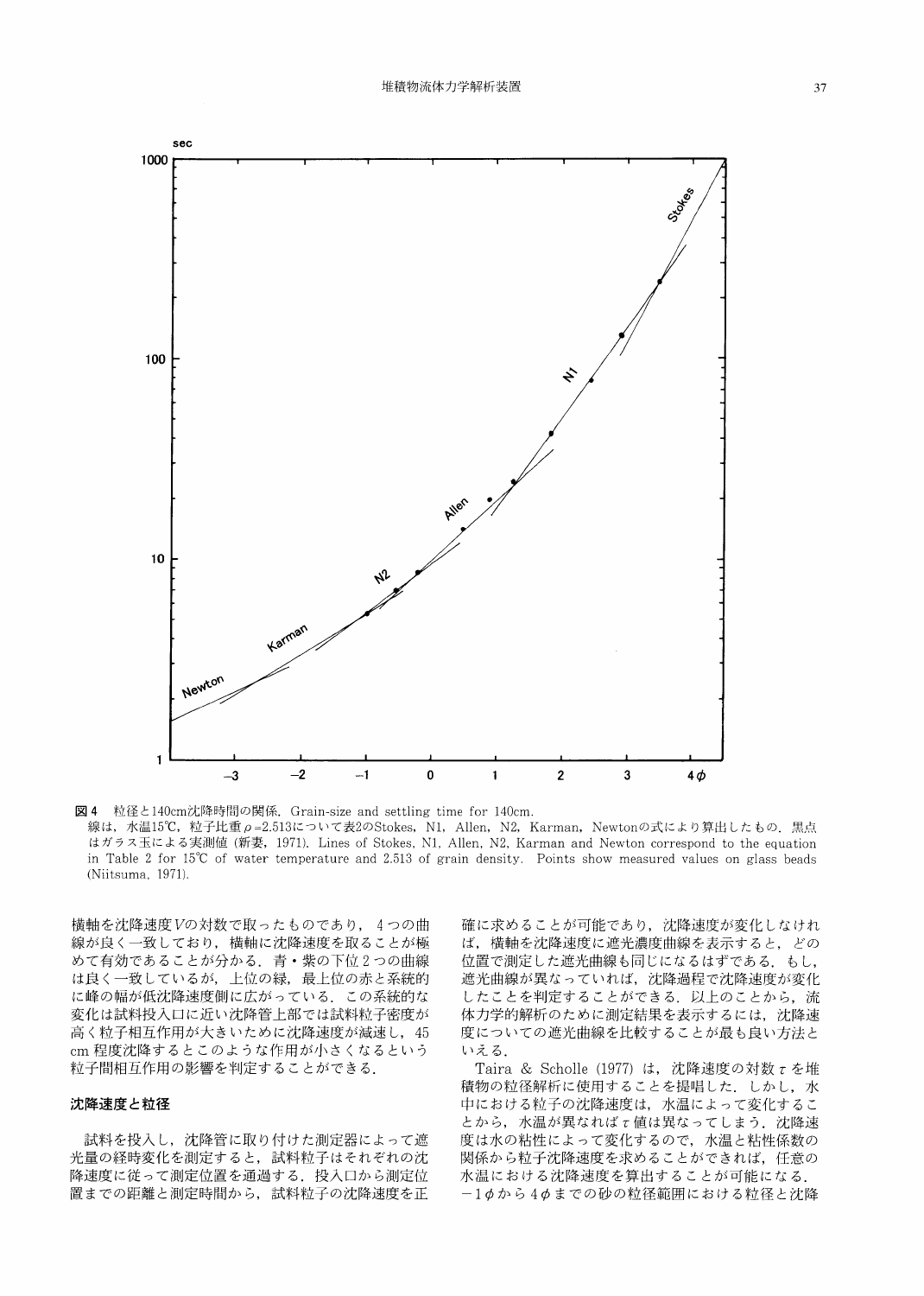表2 粒径と沈降速度との関係式. The equtions on the settling velocity and grain size.

| 沈降速度= (2/3/C・密度差/流体密度・重力加速度) <sup>c</sup> ・動粘度 <sup>x</sup> ・粒径 <sup>p</sup><br>cm/s | $(2.64-1)/1$ | $980 \text{cm/s}^2$ |        | $0.00897cm/s$ cm |         |          |                   |
|--------------------------------------------------------------------------------------|--------------|---------------------|--------|------------------|---------|----------|-------------------|
| equation                                                                             | Stokes       | N1                  | Allen  | N <sub>2</sub>   | Karman  | Newton   |                   |
| $parameter$ <i>n</i>                                                                 | $-1$         | $-4/5$              | $-1/2$ | $-1/3$           | $-1/5$  | $\theta$ |                   |
| constant $C$                                                                         | 12           | 14                  | 5.5    | 2.33             |         | 1/5      |                   |
| parameter on force G                                                                 |              | 5/6                 | 2/3    | 3/5              | 5/9     | 1/2      | $G = 1 / (2 + n)$ |
| parameter on viscosity $N$                                                           | $-1$         | $-2/3$              | $-1/3$ | $-1/5$           | $-1/9$  | $\theta$ | $N = n / (2 + n)$ |
| grain size D                                                                         | 2            | 3/2                 |        | 4/5              | 2/3     | 1/2      | $D = (1-n)/(2+n)$ |
| boundary $(15^{\circ}C)$                                                             |              |                     |        |                  |         |          |                   |
| Reynolds Number                                                                      |              | 0.463               | 22.5   | 173              | 574     | 3134     |                   |
| grain size $(\phi)$                                                                  |              | 3.47                | 1.23   | $-0.24$          | $-1.20$ | $-2.67$  |                   |
| (mm)                                                                                 |              | 0.090               | 0.426  | 1.18             | 2.30    | 6.36     |                   |

速度の関係は,重力と粒子表面の摩擦力が釣り合って等 速運動をするStokesの式の範囲から重力と慣性力が釣 り合う Newton の式(Impact の式とも呼ばれる)の範 囲の間に存在し,沈降速度は粒径の2乗から1/2乗に 急変する特殊な範囲となっている.この粒径範囲は,流 体力学的には,粒子が沈降する際の周囲の水が層流状態 から乱流状態に急変する範囲に当たっている.この領域 においては, Allen の式と Karman の式が提唱されて おり,これらの沈降速度に関する測定結果を解析した鶴 見(1932)は、沈降速度を力·動粘度·粒径の項の積と して表現する一般式を導き,それぞれの項のべき数をG・  $N \cdot D$ とすると、乱流状態の指標である Reynolds 数と 沈降粒子に対する水の抵抗との関係と次数解析によって

 $G+N+D=1$  [cm]  $2G+N=1$  [sec] の関係が成立することを明らかにし,報告されている実 験結果から係数を求めて4式を定式化することに成功し た.これら4式については,ガラス玉を用いた沈降実験 によって確かめられている(新妻,1971).

沈降する粒子は,これら4式で算出される沈降速度の 中で最も遅い沈降速度で沈降する.しかし,この4式で はそれらの中間域が不連続であるため,鶴見の定式化を 利用して2つの新たな沈降速度の式Nl・N2を今回挿 入した(表2,図4).

この6式で算出される最も遅い沈降速度が実際の粒子 の沈降速度となる.これらの式には,水温変化に伴う動 粘度の項が含まれているので,任意の水温における沈降 速度と粒径の関係を導くことが可能である.

砂の粒径範囲は,沈降速度が粒径の2乗から1/2乗 に大きく変化するので,従来から用いられている粒径の 対数 ¢ を横軸にし、その粒径から算出される沈降速度に 従って遮光曲線を表示し,算出沈降速度も付すことにす る.一般の水中堆積物は,粒径の対数に正規分布をする が,海岸砂のように沈降速度に正規分布する堆積物もあ るので, Sed1 では横軸を粒径の対数の他に沈降速度の 逆数も選択できるようにしてある.沈降速度の逆数とし ては,10cm沈降に要する時間を秒数で表示する.

## 遮光濃度と重量濃度

遮光濃度上は粒子断面積と粒子数に比例して増大す るが,粒子断面積は粒径の2乗に比例するので,同一遮 光濃度でも細粒の場合には粒子数は多く,粗粒の場合に は粒子数は少ない.粒子の重量については,粒径の3乗 に比例するために,同一遮光濃度においても,粗粒の場 合には重量が大きく,細粒の場合には重量が小さくなる. 堆積物に対する流体力学的作用が粒子の表面積に対し て働くか,粒子の重量に対して働くかば,個別に判定す  $\sim$ きであるので、粒径2 $\phi$ の断面積-重量関係を基準に し,遮光濃度上を重量濃度Ⅳに換算し,縦軸に遮光濃 度と重量濃度を選択できるようにしてある。重量濃度は, 2¢よりも粗粒部については遮光濃度よりも拡大され, 細粒部については縮小される.遮光濃度を用いた場合に は遮光濃度曲線と呼び,重量濃度を用いた場合には単に 濃度曲線と呼ぶことにする.

### 堆積物試料の測定

測定には汲み置きして室温と平衡にした水道水を用い た.測定は,完全に計算機制御されているので,本装置 のために開発した測定駆動・解析プログラム Sed1 を読 み出す.4つの測定器位置を入力し,発光ダイオード電 流を止めて完全遮光状態の出力を測定し,入力する.測 定試料としては,小指爪半分程度の量を直径約20mm の5ccスチロール棒瓶に入れ、試料が浸る程度に水を 入れ,アクリル三角棒の先で潰して砂粒子を分散させる. 棒瓶の1/3程度まで水を加え,蓋をして3分間超音波 洗浄を行い,試料投入部に洗浄ビンを使用して入れる. 計算機に水温を入力し,発光ダイオードによる無試料状 態の出力を測定した後,試料投入・測定ボタンを押すと 自動的に測定が開始され,刻々と4つの測定器の出力が 計算機画面に表示される.終了釦を押すと測定が終了す る.測定結果の表示においては,縦横軸の範囲を縮小・ 拡大できる他に,縦軸については,遮光濃度と重量濃度 を選択でき,遮光濃度曲線あるいは濃度曲線を表示する ことができる. 横軸については粒径の対数øの他に沈降 速度についても表示できる.これらの表示図形は,印刷 釦によって印刷できる. 測定結果は、保存釦を押すと, コンマ区切りのテキストファイル (CSVファイル) 形式 で保存される.保存されたCSVファイルは,Sedlによっ て,測定時同様,解析・図形表示・印刷が可能である. 測定後,試料は沈降管中の水とともに洗い流し,洗浄す る.

#### 沈降管における流体力学的相互作用および微細粒子の凝集

沈降管における沈降実験において起こる相互作用とし ては,1)試料投入の際に,粗粒部が先頭冠Front Cap を形成して落下し,沈降中に分散する現象;2)沈降粒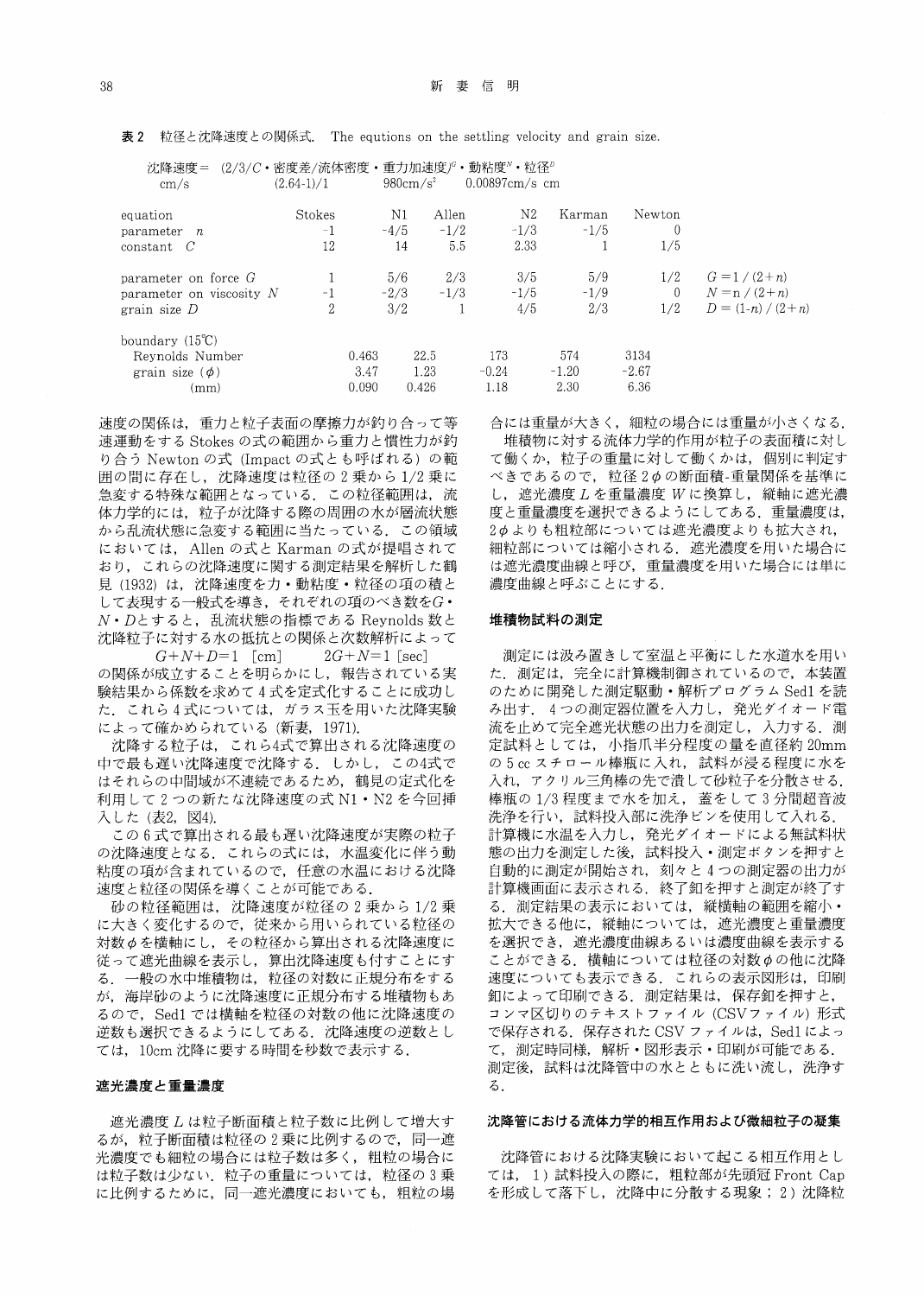

図5銚子半島屏風ヶ浦海岸波打ち際の砂鉄.Measured results on the iron sand of surf zone at beach of Byoubugaura, Choshi Peninsula.

- 粒径の対数には正規分布せず,沈降時間(沈降速度の逆数, 10cm沈降するのに要する時間)に正規分布している.曲線 の色は遮光量測定器距離に対応し、赤 (10cm) · 緑 (25cm) · 青  $(45cm)$  • 紫  $(65cm)$ . The grains of iron sand are normal distribution on the settling time for 10 cm, not on the logarithm of the grain size.
- a.縦軸は沈降拡散補正をした遮光濃度ん 横軸は10cm沈降 に要する時間. Vertical axis [L] corresponds to cross-<br>area base grain concentration. Horizontal axis corresponds to the settling time for 10cm.
- b.縦軸は遮光濃度から換算して求められた(重量)濃度W. 横軸は10cm沈降に要する時間T. Vertical axis[W] corresponds to concentration in weight base, based on the equations of settling time and grain-size.
- c. 縦軸は濃度W. 横軸は粒径の対数 ø, 粒径に対応する沈 降速度Vも示してある.Horizontal axis corresponds to the logarithm of grain size, accompanied with corresponding settling velocity.

子補償上昇流による対流と, 対流前線 Convection Frontの形成と分散する現象;3)微細粒子が凝集し, 凝集前線 Coagulation Front の形成; 4)粒子群と上澄 みの境界,末尾 Tail の形成とその沈降;などがある.

これらの現象は,本装置において沈降速度および遮光 量の変化として定量測定でき,これらの変化が管径の相 異によってどのように変化するかも定量化することが可

## 能である.

#### 海岸砂試料の測定

測定試料:千葉県銚子半島屏風ヶ浦テトラポット防波 堤内側の波打ち際の砂鉄.

銚子半島犀風ヶ浦の波打ち際には波浪によって洗い残 された砂鉄が斜交葉理を持って堆積している.この砂鉄 についての8mm沈降管による測定結果を,横軸を沈 降速度の逆数(10 cm沈降に要する時間T)とした遮光 濃度曲線Lにすると (図6 a), 青·紫は Tが 3.3 sec (沈 降速度 30cm/sec)に極大を持つ細粒側に多少歪んだ正 規分布型曲線となる.縦軸を重量濃度とする濃度曲線 Wにすると歪のない正規分布型曲線になる(図6b).青・ 紫の下位2つの測定位置では殆ど同じ曲線を示すが赤· 緑の上位2つの測定位置では系統的に粗粒側に大きく裾 を引いている.この変化は沈降速度が沈降とともに減速 していることを示しており,急激な試料投入による,試 料の降下と,高粒子密度と補償上昇流による粒子の対流 の影響による.

横軸を粒径の対数¢,縦軸を重量濃度Ⅳで表示する と(図6C),細粒側に著しく歪んだ曲線となる.

#### 海底扇状地堆積体試料の測定

測定試料:試料採取地域は,長野県北安曇郡八坂村大 姥山西方1.5km,犀川支流金熊川流域の林道沿いの高 府向斜南西翼部である.この地域の堆積物は,後期中新 世小川層中部に当たり,深海成の泥岩・砂岩泥岩互層か ら浅海成の礫質砂岩へ遷移する岩相を持つ (図6). この 層準は,小川層上部に挟在する6.1Maの高桑凝灰岩 (Niitsuma et al., 2001) の約 250m 下位に当たる. こ の地域は,北部フォッサマグナ地域と呼ばれ,日本海拡 大に伴って形成された開裂深海盆を陸域から供給された 膨大な量の堆積物が海底扇状地を形成しながら埋積した と考えられており(志岐・立石,1991),下位より,深 海成泥岩からなる別所層,青木層,小川層,浅海から陸 成の柵層と埋積・浅海化の層序を有している.

これらの堆積物については,シーケンス層序学的検討 が行われている(渡辺ほか,1995).本研究に使用した 試料を採取した70mの層準範囲は,シーケンス境界 SBlを被う最大海進後の高海水準期堆積体とされる大 陸斜面泥の上を被うファンデルタ堆積物下部に対比され, 次のシーケンス境界 SB2 は高桑凝灰岩の層準付近にあ るとされている.

対象とした層準範囲では上から25mの層準で岩相は 急変しており,この層準より上位では,生痕が著しく発 達する砂岩・泥岩から構成され,細礫を含む砂岩もある. この層準より下位では,泥岩に葉理の発達する砂岩が挟 在し,採取層準範囲下部では2-10cmの厚さの砂岩泥岩 互層となり,砂岩は泥岩の上面を一部削り込み,級化層 理など混濁流の特徴を有している.

金熊川で採取した18試料について,内管・外管を用い た測定を行った結果,5つの型に分けることに成功した (表3,図6).これらの型について,試料採取層準が下位 から上位に向かい産出した順に1から5と番号を付けた.

分類は,下位2つの青・紫測定器による濃度曲線に現 われる極大と極小を基準とし,3.0-3.5¢あるいはそれよ り細粒部に主極大のある細粒なグループと,3.0-3.5¢に 極小のある粗粒なグループに2分でき,それらは更に,